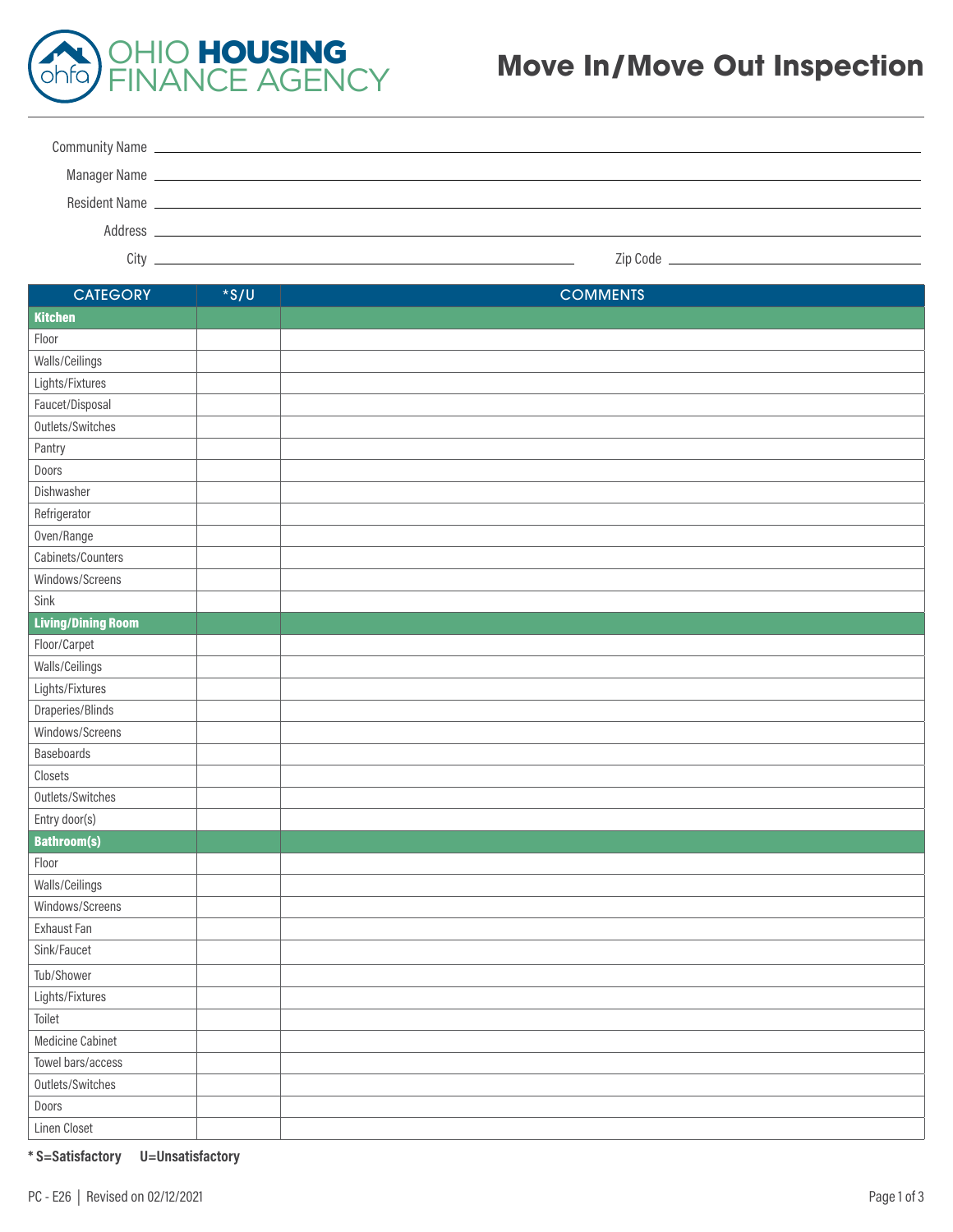

## **Move In/Move Out Inspection**

| <b>CATEGORY</b>  | $*$ S/U | <b>COMMENTS</b> |
|------------------|---------|-----------------|
| <b>Exterior</b>  |         |                 |
| Door             |         |                 |
| Handrails        |         |                 |
| Porch Lights     |         |                 |
| Storage Areas    |         |                 |
| <b>Bedroom1</b>  |         |                 |
| Floor/Carpet     |         |                 |
| Walls/Ceilings   |         |                 |
| Lights/Fixtures  |         |                 |
| Outlets/Switches |         |                 |
| Windows/Screens  |         |                 |
| Closets          |         |                 |
| Doors            |         |                 |
| Draperies/Blinds |         |                 |
| <b>Bedroom 2</b> |         |                 |
| Floor/Carpet     |         |                 |
| Walls/Ceilings   |         |                 |
| Lights/Fixtures  |         |                 |
| Outlets/Switches |         |                 |
| Windows/Screens  |         |                 |
| Closets          |         |                 |
| Doors            |         |                 |
| Draperies/Blinds |         |                 |
| <b>Bedroom 3</b> |         |                 |
| Floor/Carpet     |         |                 |
| Walls/Ceilings   |         |                 |
| Lights/Fixtures  |         |                 |
| Outlets/Switches |         |                 |
| Windows/Screens  |         |                 |
| Closets          |         |                 |
| Doors            |         |                 |
| Draperies/Blinds |         |                 |
| <b>Bedroom 4</b> |         |                 |
| Floor/Carpet     |         |                 |
| Walls/Ceilings   |         |                 |
| Lights/Fixtures  |         |                 |
| Outlets/Switches |         |                 |
| Windows/Screens  |         |                 |
| Closets          |         |                 |
| Doors            |         |                 |
| Draperies/Blinds |         |                 |